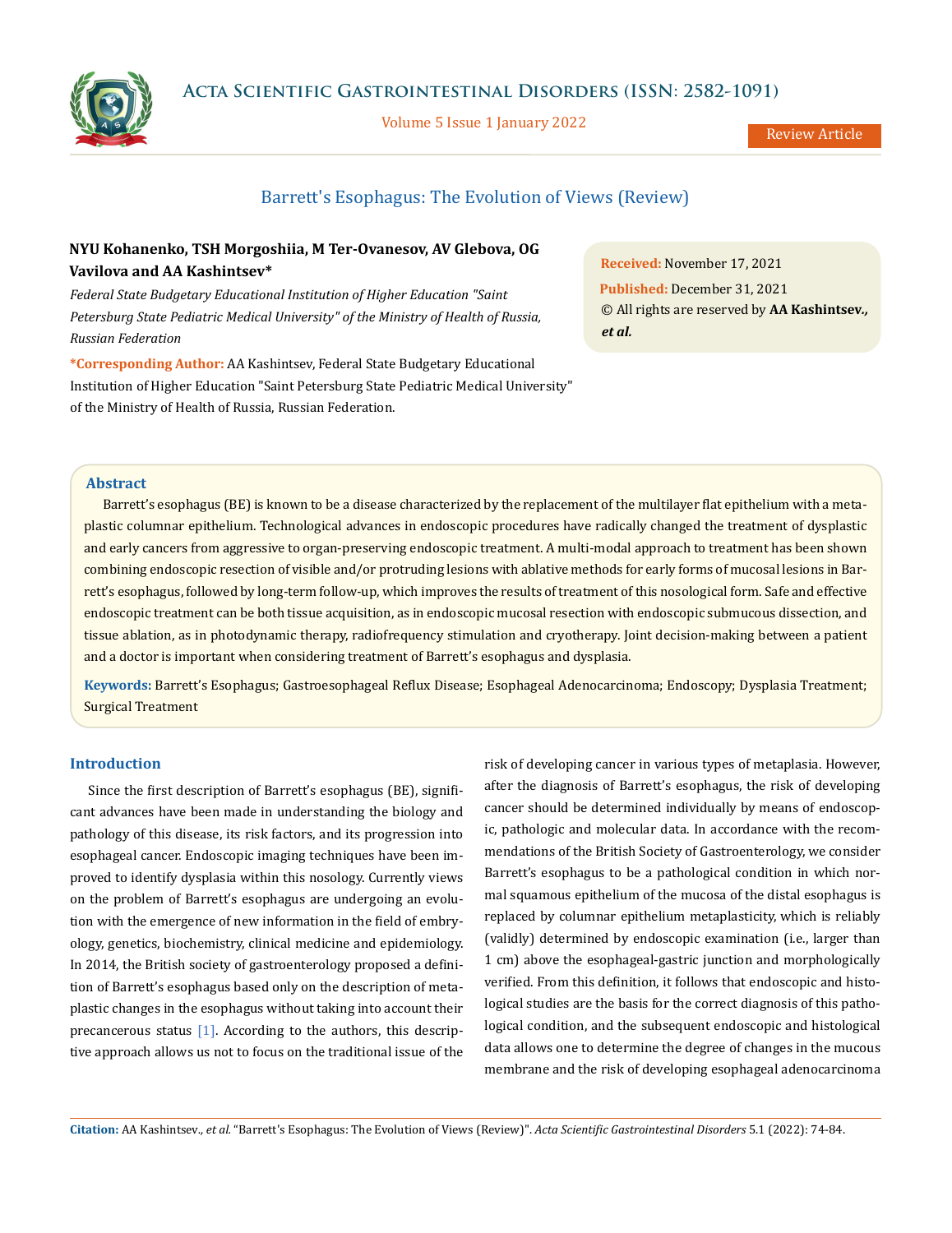and, as a result, the treatment and management of patients. Despite the high mortality and morbidity associated with surgical resection, esophagectomy was once recognized as the "gold standard" for BE with severe epithelial dysplasia associated with a high risk of developing malignant tumors of gastrointestinal tract - obligate esophageal pre-cancer  $[2-4]$ . Undoubtedly, the relevance of timely diagnosis and effective treatment of Barrett's esophagus (BE) is due to its association with an increased risk of esophageal adenocarcinoma. Today, this pathological condition is considered precancerous. This pathology was first described by Norman Rupert Barrett in 1950 [5]. The disease is now known in clinical medicine as" Barrett's Esophagus" (BE). It is the most complex and controversial nosology of the digestive tract, which includes several different subgroups.

First N. Barrett was certain that they studied the state which was a combination of hernias hiatal (HH) with translocation of the proximal part of the stomach into the mediastinum in the form of a tube ("toborowsky stomach") with the shortened and ulcerated lower third of the esophagus. Only a short time later, Allison and Johnston [6] showed that the tubulated stomach discovered by N. Barrett was actually an esophagus with a cylindrical epithelial metaplasia (CMC) and the formation of peptic ulcers ("Barrett ulcers"). Barrett agreed with this concept only in 1957 [7]. Despite this, since then, cylindrical cell metaplasia of the esophageal mucosa, accompanied by ulceration of the mucosa or stricture, is called "Barrett's Esophagus". Currently, the question remains debatable whether PB is a congenital disease or an acquired pathology, as a result of long-term and severe gastro-esophageal reflux (in gastroesophageal reflux disease-GERD) [8].

It is no secret that interest in PB has been growing in recent years. This is due to an increase in the frequency of adenocarcinoma of the esophageal-gastric junction in general and the frequency of esophageal cancer in particular. Such changes in epidemiology caused a shift in emphasis on this issue in the direction of determining the risk of developing cancer against the background of Barrett's esophagus, i.e., the study of clinical, morphological and genetic factors of possible malignant transformation. At the same time, the accumulated clinical experience currently shifts the priorities in treatment from conservative therapy, with the long - term use of antacid and antisecretory drugs, to active surgical tactics at all stages of treatment - both in the correction of gastro-esophageal reflux, and later, in the case of epithelial dysplasia. It is well

75

known that when making the diagnosis of "Barrett's Esophagus", a c clinician, as a rule, relies on an endoscopic picture, with the identification of local foci of hyperemia or "flames" against the background of a pale pink esophageal mucosa that extends more than 3 cm above the esophageal-gastric junction zone. However, this interpretation is rather vague, and on the other hand, in our opinion, it is not accurate enough, because it allows us to take for PB and the site of normal inflammation against the background of reflux esophagitis. Also, the location of the transitional squamouscylindrical cell zone (Linea serrata or Z-line) relative to the intact esophageal mucosa is not absolute, which also introduces additional difficulties, especially given the standardization of the term "Barrett's short esophagus", used in recent years in studies of true cancer of the cardiac stomach [9]. Therefore, today the undisputed and objective criterion for PB is morphological verification of the diagnosis. Note that in clinical practice, for convenience, the classification proposed in 1976 is widely used. Pauli [10]. According to this classification there are three morphological subtypes of PB:

- Cardiac type having a foveolar surface with the presence of mucin-producing cells;
- Fundal type, carrying in addition to mucin-producing also specific to the gastric epithelium main and parietal cells;
- Cylindrical cell type, carrying mucin-producing cylindrical cells that form villous folds, with the inclusion of goblet cells, which are a sign of intestinal epithelial metaplasia.

The first two types can be interpreted as variants of the norm, especially the cardiac type, the presence of which has been proven in newborn patients. The latter type is the most important, because it is the precursor to the development of esophageal dysplasia and cancer. At the same time, the presence of goblet cells is a significant sign of the development of intestinal metaplasia.

It should be emphasized that the length of the PB section is a significant factor. Currently, PB is divided into short - up to 3 cm and long - over 3 cm. This gradation is due to the definition of Hayward, according to which in a healthy person one can also meet the cardiac type of mucosal epithelium, extending 2 cm above the "tooth line". For a long time, the following definition of PB has been generally accepted in clinical practice: it is a pathological condition in which a part of the flat epithelium of the mucous membrane of the distal esophagus is replaced by a metaplastic cylindrical epithelium. The segment of cylindrical metaplasia should be determined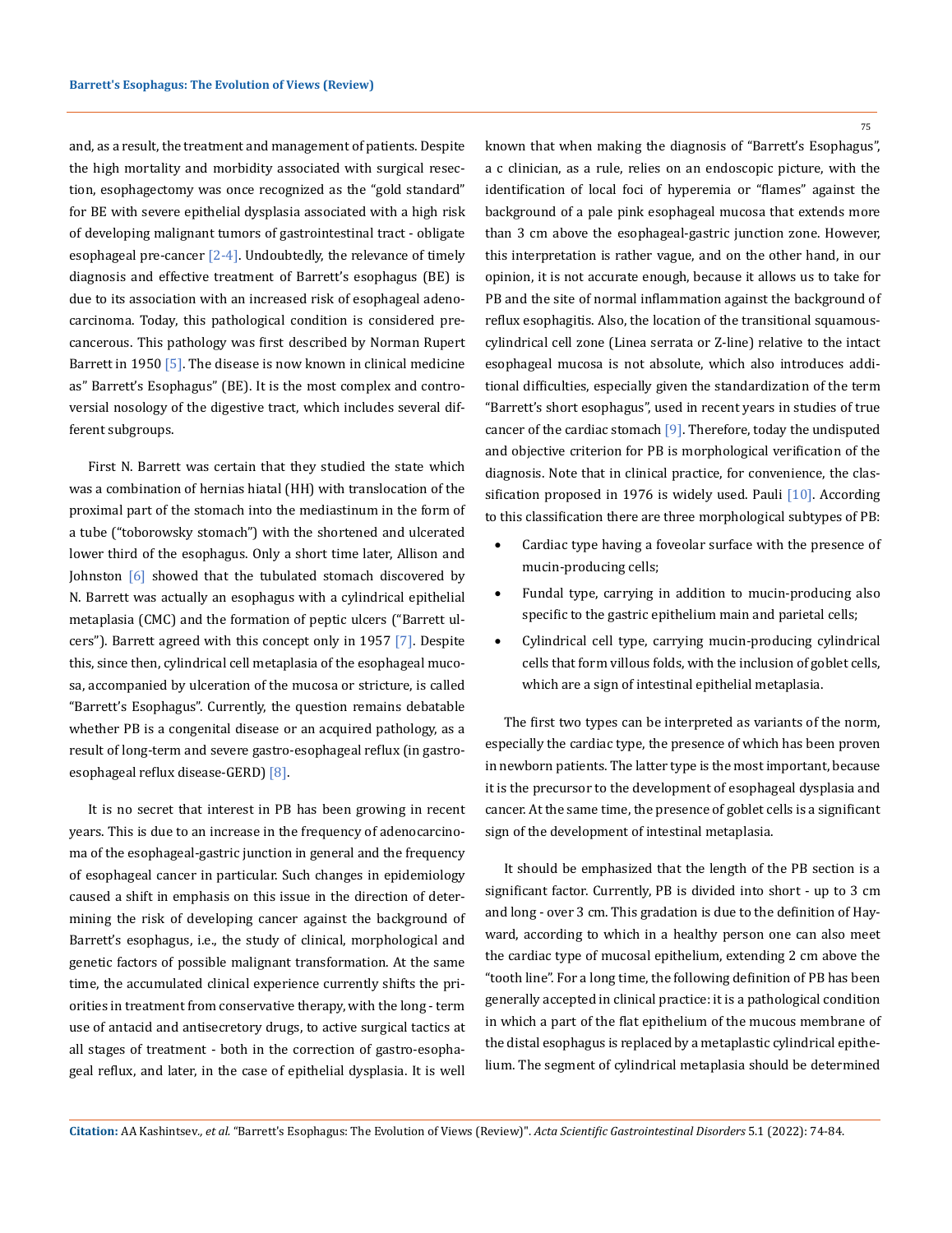by endoscopic examination, located above the esophageal-gastric junction or junction (Z-line) and confirmed morphologically by detecting intestinal metaplasia (Figure 1). Later it was found that a short segment of PB containing goblet cells is of clinical significance and is the source of carcinoma in the esophageal-gastric junction (true cancer of the cardiac stomach or type II according to the classification of J. R. Siewert)  $[11]$ . Based on this, in the modern literature, the presence of a segment of gastric epithelium larger than 3 cm, regardless of the presence or absence of goblet cells, is called PB, while a short section (<3 cm) is divided into a cylindrical cell epithelium without intestinal metaplasia and a cylindrical cell epithelium with intestinal metaplasia (with the presence of goblet cells).



**Figure 1:** The mucosa of the gastroesophageal junction in the Barrett's esophagus.

It should be particularly noted that the pathognomonic sign of BE is the detection of goblet cells with acidic mucin, stained with Alcian blue dye at pH 2.5. the presence of such cells in the esophageal mucosa, regardless of the length of the metaplasia zone (whether it is short or long) is an important sign of the possible development of dysplasia and subsequent malignization [12-14]. In this aspect, the presence of goblet-shaped cells in the mucosa, rather than the fundal or cardiac type of epithelium, has been suggested to consider a true Barrett's esophagus by many researchers. The length of the cylindrical-rockethotdog metaplasia is also quite highly correlated with the presence of goblet cells. The most significant factor in the development of metaplasia in the esophagus is reflux esophagitis. In 6-12% of patients suffering from gastroesophageal reflux, BE is formed with time, and this pathology is considered the final stage of the evolution of GERD [15]. According to a nationwide population-based controlled study conducted in Sweden, the relationship between the frequency, duration, and severity of gastro-esophageal reflux, with the frequency of esophageal BE and adenocarcinoma was shown. This ratio was insignificant in cardia adenocarcinoma and absent in esophageal squamous cell carcinoma.

It is believed that the risk of developing adenocarcinoma with BE on the background is 30-125 times higher than in the population  $[16]$ . As noted above, one of the key points in the development of metaplasia in BE is the appearance of goblet cells. The mechanism of goblet cells formation among the cylindrical epithelium has long been unclear and debatable. It is known that casting from the stomach induces cylindrical cell metaplasia of the epithelium without the appearance of goblet cells. In the experimental model, Bremner C.G., *et al*. (1997) [17] showed that in the structure of metaplasticized epithelium, goblet cells appear only when duodenal juice is added to the reflux contents. These data formed the basis of the assumption, confirmed later, according to which CMC is a compensatory mechanism aimed at protecting the mucosa from acidic stomach contents, whereas meta - and dysplasia appears only against the background of duodenoastro-esophageal reflux, which determines the subsequent development of a malignant tumor. According to Gillen P. (1988) [18], in the acidic juice reaction, metaplasia of the distal third of the esophagus is usually characterized by the presence of epithelium of the cardiac or fundal type, whereas when the duodenal contents are thrown into the esophagus, changes in the type of intestinal metaplasia with the appearance of foci of dysplasia predominate. It should be noted that these data are indirectly confirmed by the development of BE with the appearance of goblet cells in patients after gastrectomy with the formation of esophago-eunoanastomosis in the presence of casting of duodenal secretions into the esophagus [19], or even after that Subtotal resections of the esophagus with the formation of esophago-gastroanastomosis on the neck [20].

In the last decade, epidemiological studies have noted a regular increase in the incidence of cancer of the proximal stomach with the transition to the esophagus [21,22]. In Western Europe and the United States, adenocarcinoma is increasingly detected in esophageal cancer. Note that in the United States over the past 35 years, the incidence of esophageal adenocarcinoma has increased by almost 300% [23].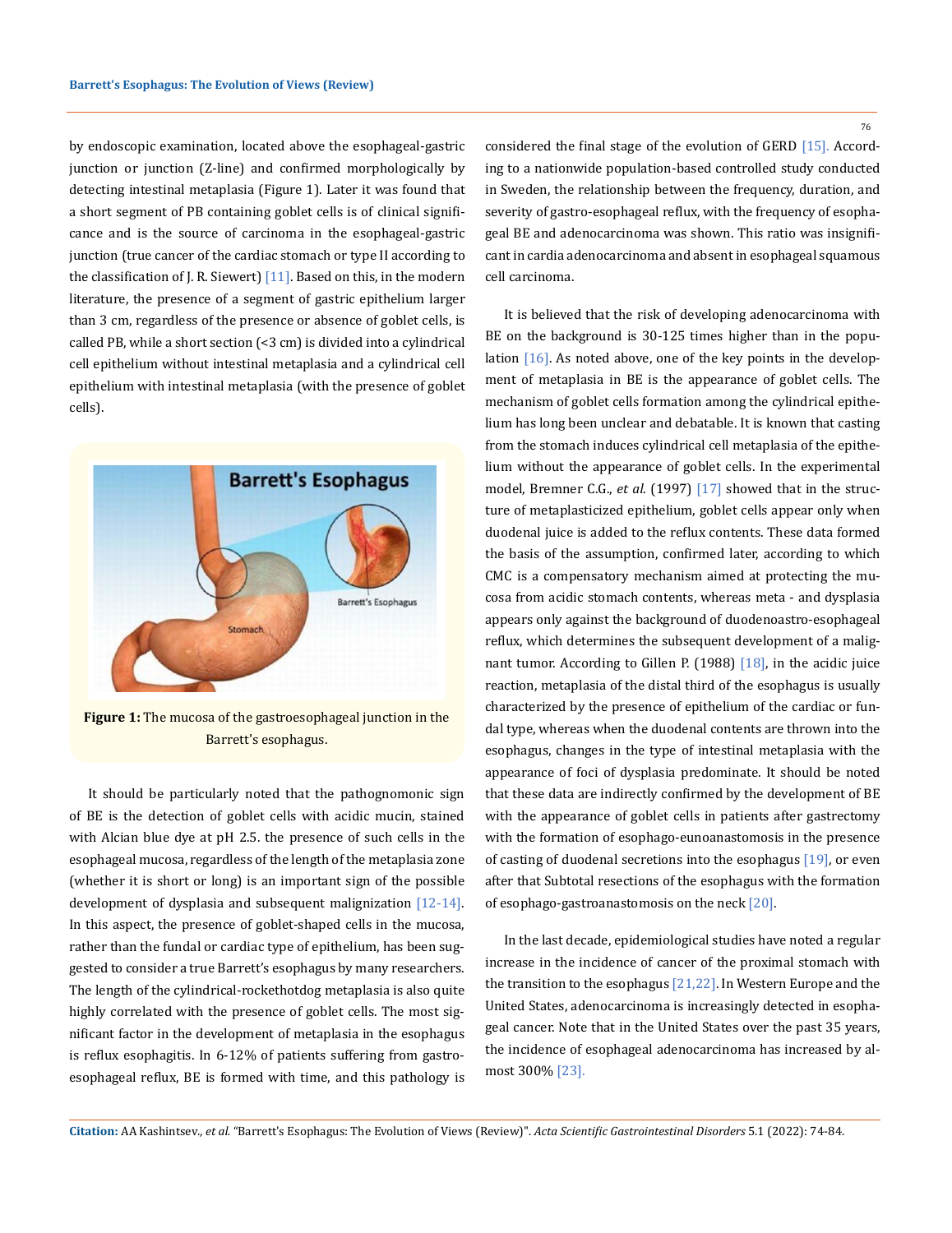In our country, the growth of esophageal adenocarcinoma is not so pronounced: in 7-20% of cases of esophageal cancer, there are morphological signs of adenocarcinoma  $[24]$ . The prognosis of the disease after the diagnosis of adenocarcinoma is unfavorable: the 5-year survival rate does not exceed 10-20%, and the improvement of treatment methods has little effect on improving these indicators [25].

It should be noted that today Barrett's esophagus is the most acute problem in the Western hemisphere, while in the East this pathology is rare.

Symptoms of BE in General resemble signs of gastro-esophageal reflux disease - GERD) - abandonment with the development of heartburn, discomfort behind the sternum after eating and on an empty stomach, as well as the possible development of dysphagia. However, there are some differences. This is mainly due to the fact that the reconstruction of the esophageal epithelium is a protective function. Therefore, in most patients with BE, heartburn is not expressed, and sometimes it is absent. This is due to the low sensitivity metaproterenol epithelium to the action of acid content. However, when collecting anamnesis, patients may note that heartburn and discomfort behind the sternum were pronounced, but over time almost disappeared. This development of "imaginary wellbeing" is a strong argument in favor of immediate examination.

The frequency of combination of BE and esophageal strictures is from 30 to 80%. It should be emphasized that the combination of radiological signs of esophageal reflux with the presence of stricture in the middle third of the esophagus is almost always interpreted in favor of the development of BE. Out of every hundred patients with BE and a lesion length of more than 3 cm, 60% will have stricture, and 40% will have ulceration, and 10-12% will later have glandular cancer  $[26]$ . At the same time, the presence of stricture in the BE region is a fairly important sign of possible development of adenocarcinoma. It should be borne in mind that at present, the increase in the frequency of adenocarcinoma of the proximal stomach and distal esophagus exceeds the incidence of any other malignant tumor.

According to Camerona A. J., *et al*. (1997) [26] the clinical detection rate of BE is 22.6 per 100 thousand population, while the autopsy rate is much higher - 376 per 100 thousand. This fact allows us to emphasize that most patients do not notice symptoms of reflux, and, consequently, do not seek medical help from doctors. On the other hand, minor manifestations of reflux esophagitis in the form of belching and heartburn in modern conditions with a wide availability of antacids, lead to uncontrolled and unsystematic selftreatment. As a result, when the diagnosis is made, the disease is often at a far advanced stage, with the development of severe dysplasia and even pre-or invasive adenocarcinoma.

At the initial stage of examination of patients with suspected BE, a polypositional x-ray examination is performed (Figure 2). The main signs of BE development are a picture of severe reflux esophagitis in combination with a hernia UNDER, high and extended strictures of the esophagus, as well as the presence of its ulceration. Often, to increase the resolution of this method, double contrast of the esophagus is performed with a detailed study of the structure of the mucous membrane in the distal third (reticular character with the possible appearance of foveolar structures) in combination with the skills and experience of the radiologist.



**Figure 2:** Radiograph when Barrett's esophagus (filling defect of the esophagus, or ectopic arrow).

The endoscopic method is the main and most informative when making a diagnosis of BE. Such instrumental methods as radiography and scintigraphy can only assume this diagnosis, endoscopic method allows you to establish it with a high degree of probability (it should be noted that the final diagnosis of Barrett's esophagus is established by morphological verification). It is well known that endoscopy determines the extent of changes in the mucous membrane, its relation to the esophageal-gastric transition. At the same time, the spread of the metaplasia site is adequately defined as

77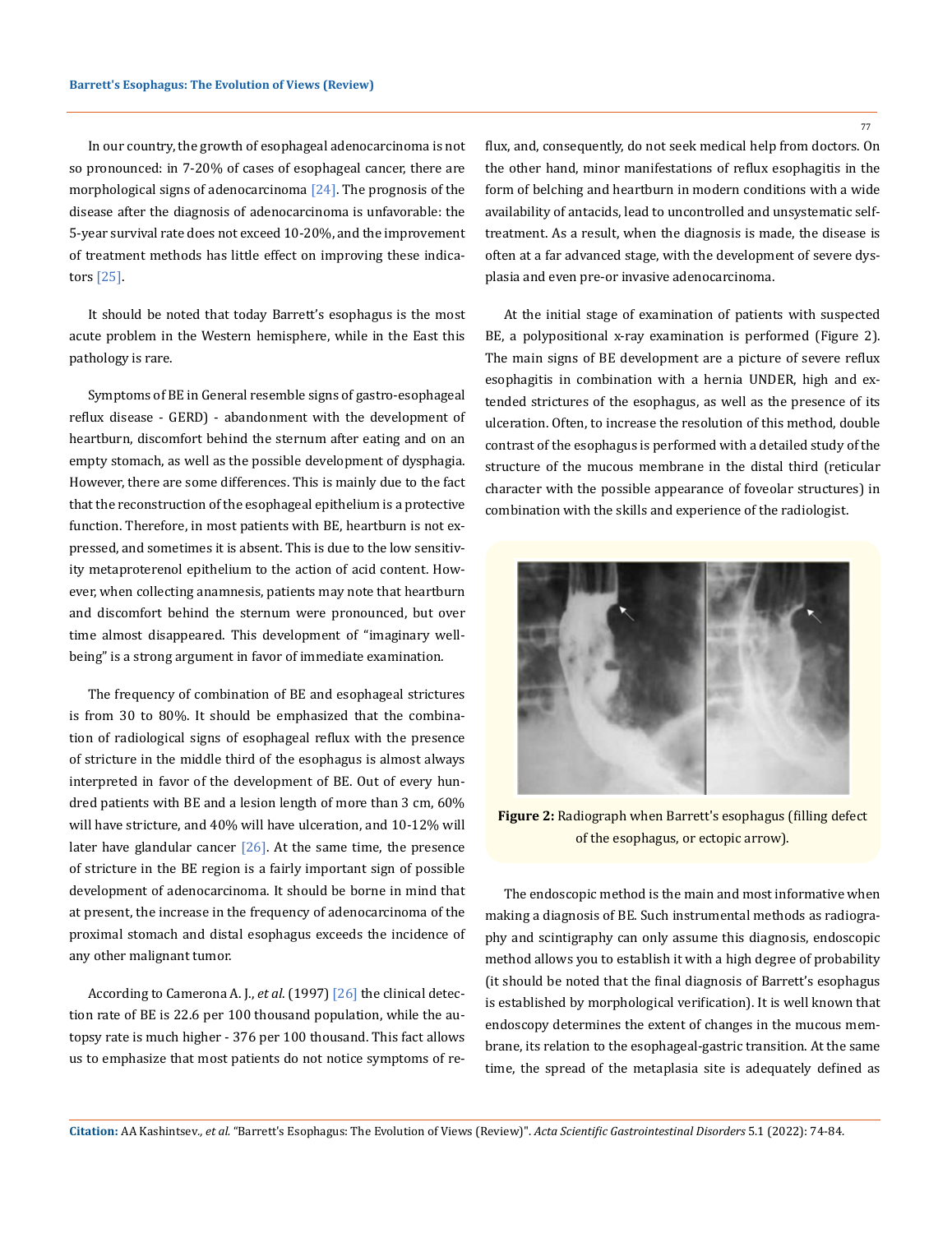foci of hyperemia ("flames") against the background of the "pearl white" epithelium of the esophageal mucosa (Figure 3).



**Figure 3:** Endoscopic picture of Barrett's esophagus.

It is important to nmention that metalizowany mucosa upon closer inspection looks like in atrophic gastritis, the blood vessels have a longitudinal direction. In such cases, the technique of chromoendoscopy with 2% Lugol mucosal color is used. The accuracy of the method in the diagnosis of metaplasia foci is about 80%. Also today, other technologies for painting the mucosa with chromoendoscopy are widely used - methylene blue, indigocarmine, and 1% acetic acid solution. The main purpose of endoscopic examination is to obtain biopsy material for morphological research, which is aimed not only at confirming metaplasia of the esophageal mucosa, but also at detecting dysplasia and (or) foci of adenocarcinoma. It is noted that adenocarcinoma developing against the background of Barrett's esophagus is most often characterized by endophytic more aggressive growth, which makes it difficult to visually diagnose, and it often requires the use of a specific technique for taking a biopsy. According to the method proposed by G. N. J. Tytgat (1994)  $[27]$ , biopsy is performed from four quadrants along the circumference of the esophagus every 2 cm, starting from the border of the metaplasia zone. Some authors  $[28]$  indicate that a biopsy above the visually determined border of metaplasia is mandatory since it is there that the foci of dysplasia and foci of malignant cells are most often localized.

78

In recent years, modern endoscopic techniques have been frequently used in the diagnosis and screening of Barrett's esophagus: endoscopic ultrasound, optical coherence tomography (OCT), and magnetic endoscopy [29]. Of the above methods, the most interesting one is OCT which allows performing a real-time intravital "optical" biopsy of the esophageal wall with visualization of layers and targeted biopsy of suspicious areas of the mucosa. Correlation analysis of OCT data and morphological studies indicate a high resolution of the method in the differential diagnosis of BE and esophageal adenocarcinoma, as well as in monitoring the recovery of esophageal mucosa after thermal ablation of BE foci.

To date, the risk of developing adenocarcinoma with BE at the background is considered to be significant, with this condition being an obligate precancer. However, the appearance of cancer is preceded by a gradual progressive development of dysplastic changes, with the cells losing signs of differentiation, i.e. the development of dysplasia. Progression from mild dysplasia (low-grade dysplasia) to severe one (high - grade dysplasia) takes on average 29 months, while the subsequent development of adenocarcinoma takes half the time-14 months [30].

In clinical practice, it is quite difficult to determine the interval between control endoscopic examinations in such patients. Based on computer analysis of the survival results of patients with BE based on the calculated life expectancy, as well as the cost-effectiveness of endoscopic screening, it is shown that in mild and moderate dysplasia, control studies should be repeated every 2-3 years, and in the group of patients with severe dysplasia, the method of choice is esophagectomy [31]. At the same time, in patients at a low risk of cancer - women, non - smoking and non-alcohol abusing patients-endoscopic screening once every three years is sufficient. At the same time, in the group at a high risk of developing cancer male smokers-annual endoscopic screening with multiple biopsies is justified.

The 5-year survival rate of patients with adequate surgical treatment for esophageal adenocarcinoma against the background of Barrett's esophagus (with screening and active detection) is about 96% and is statistically significantly higher than in the surgical treatment of patients operated for symptomatic esophageal adenocarcinoma (26%) [32].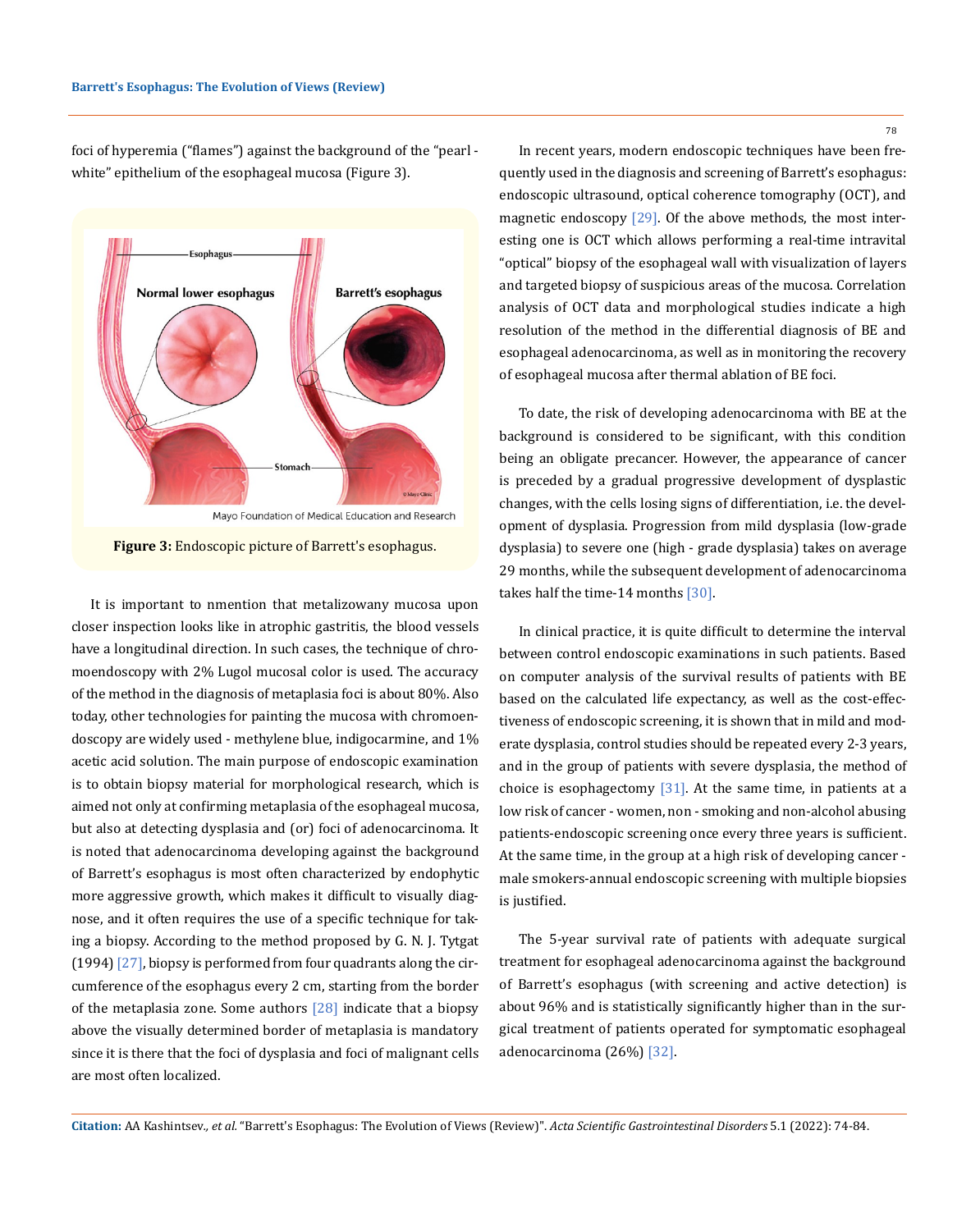#### **Treatment**

The purpose of treatment of this pathology is to relieve symptoms of gastro-esophageal reflux disease (GERD) and reduce the risk of malignancy. The accumulated experience changes the concept of treatment: from conservative treatment to active surgical tactics. To eliminate reflux as an etiological factor antireflux surgery is performed. Eradication metaproterenol is carried out by endoscopic mucosal destruction. As for the indications for ablation of metaplasticized mucosa, there is currently no single approach. However, the radiofrequency ablation (RFA) method used in recent years is fundamentally different from other ablation techniques in terms of safety  $\left[33\right]$ . In this regard, radical treatment becomes appropriate for a larger group of patients, and the results of the method require additional analysis and study.

To date, the treatment of patients with Barrett's esophagus consists of two main points: 1. Elimination of signs and manifestations of GERD; 2. Treatment of high-grade dysplasia and reduction of the risk of esophageal adenocarcinoma.

In the world medical literature, generally accepted approaches to the treatment of BE are: lifestyle changes and specific anti-reflux measures-stopping smoking, abuse of strong alcohol, excluding snacks before bed, overeating, excluding food that can irritate the esophageal mucosa (fats, chocolate, coffee, beverages such as Coca-Cola, onion, garlic, alcohol, etc.), and in patients with severe obesity - weight loss. The head end of the bed should be raised 15-20 cm.

The main tasks in the treatment of Barrett's esophagus:

- Treatment of erosive esophagitis;
- Correction of esophageal strictures if present;
- Prevention of complications;
- • Early detection and treatment of esophageal dysplasia.

The latter implies dividing patients into subgroups without signs and with signs of dysplasia, which determines the tactics of diagnosis, screening and possible treatment, the spectrum of which is wide and consists of drug-induced antisecretory correction, performing minimally invasive laparoscopic anti-reflux surgery, subtotal esophageal resections.

It is important to emphasize that in recent years, the treatment of gastroesophageal reflux disease has been dominated by two main competing trends:

- Performing maximum suppression of stomach acid function by employing proton pump inhibitors (omeprazole, pantoprazole, losek, lansoprazole, etc.) in combination with H2 blockers;
- Performing anti-reflux surgery. The rapid development of minimally invasive endovideosurgical techniques for performing various types of fundoplications contributed to the wide implementation of the latter.

#### **Medication**

It is known that after the introduction of proton pump inhibitor (PPI) drugs, the possibilities of conservative therapy significantly increased, which allowed reducing some restrictions in the diet and lifestyle of patients with GERD. Studies have shown that when combined with the use of PPIS and simple physiological techniques (lifting the head end of the bed by 40-45°, reducing fat consumption, reducing smoking and vertical position during the day, at least 3 hours after eating) significantly reduce the frequency and volume of reflux esophagitis. The use of proton pump inhibitors is recommended because H2-receptor blockers do not achieve a positive effect in GERD stages II-IV. Treatment of patients with BE, which is one of the most pronounced forms of GERD, requires the use of high doses of H2-receptor blockers (cimetidine, ranitidine, famotidine), but even so, success was extremely rare. Patients who are resistant to high doses of H2 blockers can be successfully treated with proton pump inhibitors (omeprazole, lansoprazole, pantoprazole, rabeprazole). Treatment with proton pump inhibitors should be long and continuous. Interruption of treatment leads to a rapid relapse of the disease and the development of complications.

Today PPIS are considered the first-line therapy for a long segment of BE without signs of dysplasia [34]. However, with a short BE, it is possible to conduct therapy only with H2 blockers, since in these cases, reflux esophagitis is not so pronounced.

One of the key points is the combination of H. Pylori infection and reflux esophagitis. To date, the concept of an increased risk of developing atrophic gastritis and stomach cancer in the presence of H. Pylori infection is considered to be rather justified [35]. At the same time, the presence of this pathogen proves not to be associated with damage to the normal esophageal mucosa or the development of atrophy, metaplasia or cancer. According to Kuipers, E. J., *et al*. (1996) [36] in patients with both factors, omeprazole therapy significantly increases the risk of developing atrophic gastritis and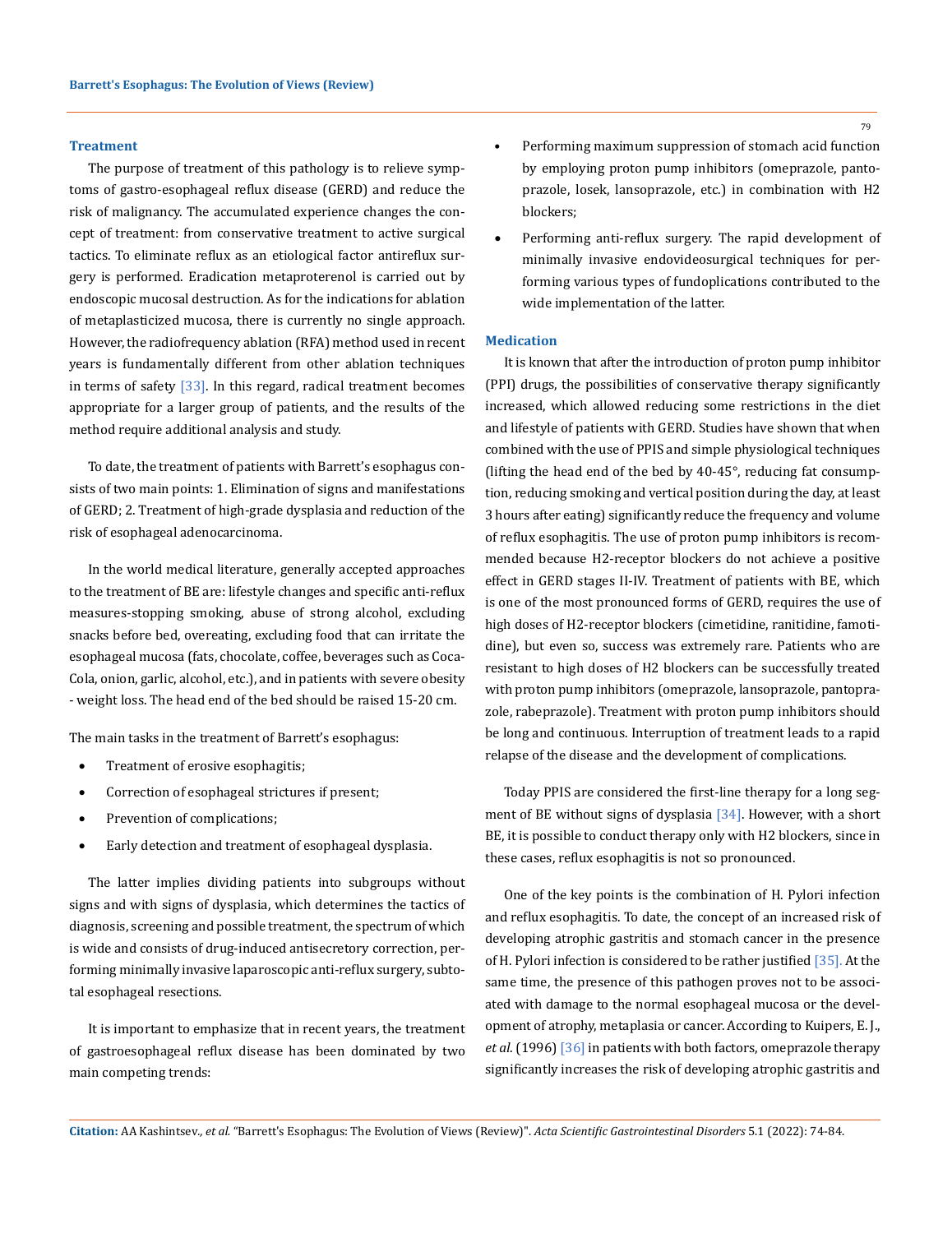stomach cancer. At the same time, without suppressing acid production, however, with fundoplication performed, there is a positive dynamics in the esophagus causing no concomitant disorders in the gastric mucosa. The author concludes that in conservative treatment with the application of proton pump inhibitors (PPIS), effective H. Pylori eradication should be carried out.

If the drug therapy is ineffective, as well as the detection of dysplastic changes in the mucous membrane, it is possible to use surgical and endoscopic methods of treatment successfully.

#### **Surgical treatment**

It should be emphasized that surgical treatment of BE is generally consistent with that of GERD until severe dysplasia or cancer is detected. Performing anti-reflux surgery restores the function of the lower esophageal sphincter and reduces or completely eliminates the throwing of gastric and duodenal contents into the esophagus. The choice of fundoplication method depends on the nature of the changes, the state of the lower esophageal sphincter, the esophageal reflux index, and the technical preferences of various surgeons, but the most commonly performed fundoplication is the Nissen procedure. When shortening of the esophagus it is possible to perform the esophago-gastroplasty for Kallis with the Nissen-Rosetti and Toupet: stages of intervention: surgical access; mobilization of the left lobe of the liver; exposure of the distal esophagus; skeletonization of the proximal part of the large curvature of the stomach; displacement of the bottom of the stomach; stitching the cuff from the bottom and confirming the width of the cuff with the index and thumb of the surgeon. According to some researchers, performing the Collis-Nissen operation is pathogenetically more justified and purposeful, since it has better results in all cases. Currently, the most actively developed is minimally invasive surgical approach to performing anti-reflux manipulations. The main advantage of performing such interventions is a relatively low rate of complications and mortality (0.1 - 0.2%), combined with early activation of patients, shortened stay in the clinic (2-3 days) and early recovery of working capacity (10-14 days). According to various authors, the results of surgical treatment of PB are somewhat superior to conservative therapy [37]. Moreover, surgical correction better controls not only the number and frequency of reflux episodes, but also reduces the severity of esophagitis and even affects metaplasia. We emphasize that active surgical tactics is especially effective in the presence of BE complications such as

strictures and ulcers of the esophagus, when a conservative therapy is little or not effective. A safe and effective endoscopic treatment may consist in mucous membrane resection and submucous dissection. Tissue ablation is performed both in the photodynamic therapy and in the radiofrequency stimulation and cryotherapy.

 A similar conclusion was drawn by A. Ortiz., *et al.* 10 years later (1996)  $\left[38\right]$  when comparing the use of omeprazole and the laparoscopic fundoplication. Another large prospective study including Swedish population register [39] (32,274 patients), covering a period of up to 32 years, reported the risk of adenocarcinoma development equal to 6.3 (95% the validity interval 4.5 - 8.7) in the group with the conservative treatment, whereas in the surgical group (n=6406) it was higher - 14.1 (95% the validity interval 8.0 - 22.8). It should be mentioned that, according to the findings of McDonald., *et al.* (1996) [40] (Mayo Clinic), adenocarcinoma developed after fundoplication in BE patients within 39 months. However no such complication was noticed after this period. The author concludes that the surgical treatment has a protective quality and it is effective only in a long term perspective, especially in patients without any signs of dysplasia, though in the presence of dysplasia the patients may already have insidious cancer.

 Today dysplasia is generally recognized not to be a marker of esophagus adenocarcinoma presence presence. Nevertheless, it may transform into that with time. Unfortunately, about 30-40% of patients with severe dysplasia already have pre-invasive or invasive carcinoma at the time of diagnosis  $[41]$ . Therefore, some researchers insist on conducting a wide multi-locus biopsy not only with morphological, but also with cytometric and genetic research of the biomaterial. The data from these studies have an extremely high prognostic value in identifying cases at the highest risk of subsequent development of adenocarcinoma. The modern concept of malignant neoplasm therapy makes serious demands not only on the oncological effectiveness of the treatment, but also on improving the functional results that determine the quality of life of patients [42]. Despite the data of additional studies, most clinicians consider severe dysplasia an indication for radical surgical treatment in the volume of subtotal esophageal resection. When performing esophageal resection, it should be taken into account that even in cases of a hidden tumor that is not detected in fegds, a locally spread adenocarcinoma can be detected morphologically, sprouting the esophageal wall with metastases to the lymph nodes. These factors should determine that interventions performed for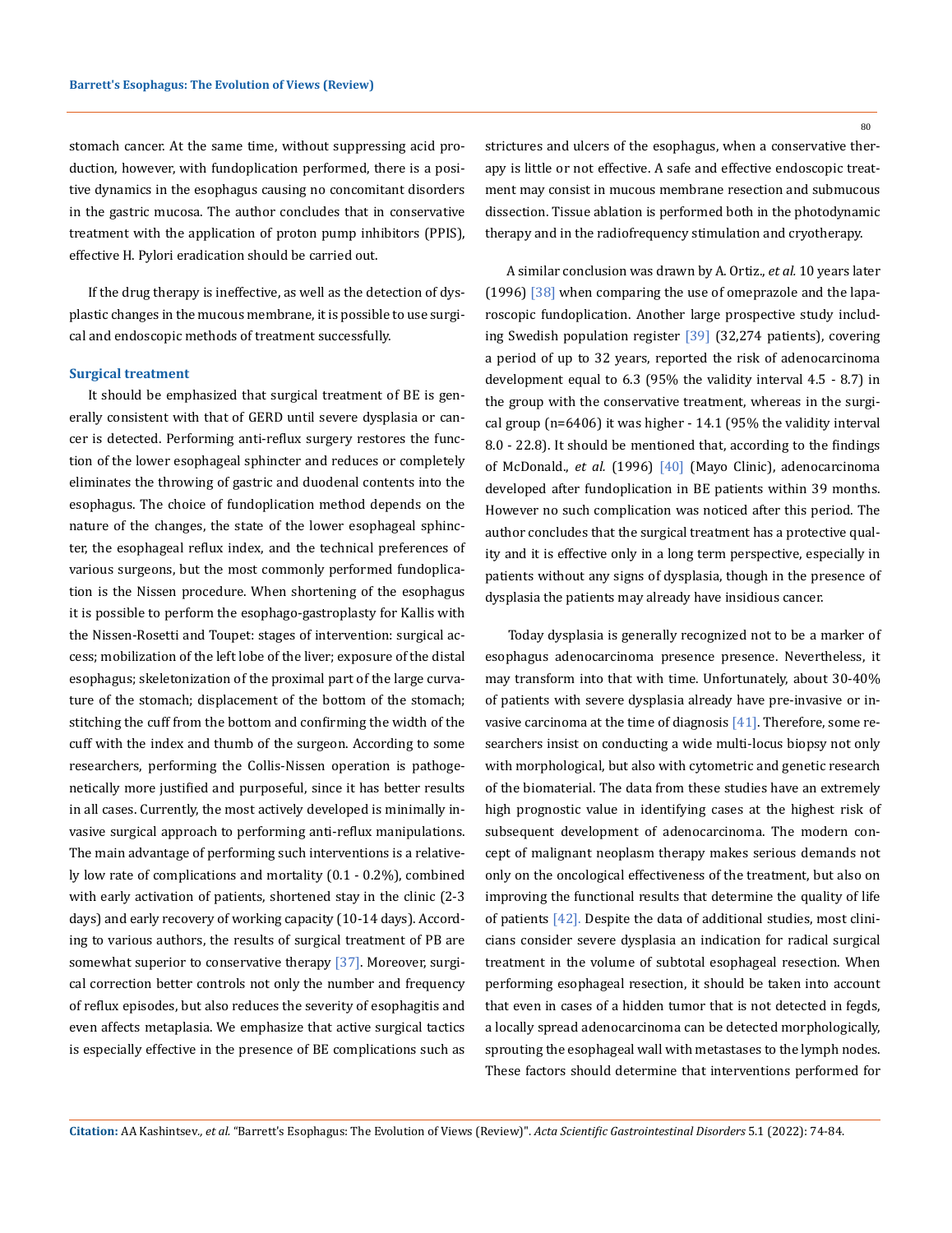severe dysplasia should take into account the oncological principles of surgery:

- Interventions are performed transthoracically,
- Subtotal resection of the esophagus is performed,
- An adequate volume of lymphodissection is performed (taking into account the localization in n/3 of the esophagus, an extended two-zone lymphodissection 2F en blok is sufficient).

Thus, various methods of endoscopic ablation are currently widely used for the complete removal, i.e. eradication, of the entire metaplasticized epithelium of Barrett's esophagus. Eradication of all metaproterenol epithelium is necessary in cases of high risk of development of adenocarcinoma of the esophagus. These are cases with high-grade dysplasia or intra-mucosal cancer without endoscopically visible pathological areas verified by randomized fourquadrant biopsy. The choice of ablation technique for endoscopic treatment is possible only after a thorough study of the metaplasia zone in a specialized expert center using modern endoscopic techniques, such as magnifying and narrow-spectrum endoscopy, and confirmation of the absence of visible pathological areas. In addition, after endoscopic resection of the mucosa (ERS) with a pathological site, 20% of patients develop metachronous formations in the segment of metaplasia in the next 2 years. And as studies show, with ERS for early cancer in 80% of cases, these patients already have moderate or high-grade dysplasia in other areas of the metaplasticized epithelium  $[43]$ . Therefore, endoscopic ablation of the metaplasia segment is indicated in patients after endoscopic resection of early Barrett's esophageal cancer, since this can significantly reduce the risk of metachronous cancer in other areas of the metaplastic epithelium.

If severe mucosal dysplasia is detected and there is a genetically determined risk of developing adenocarcinoma the method of choice in treatment is subtotal resection of the esophagus. The exception is elderly patients with severe comorbidities and contraindications to surgical treatment  $[44]$ . In such cases, it is optimal to perform conservative ablation of the affected areas, primarily through photodynamic therapy (PDT). This tactic should standardize therapeutic approaches, improve the quality of life, and most importantly, the long-term results of treatment of this pathology.

Currently, cryotherapy looks promising, with a good efficiency and safety profile. However, larger studies and long-term data on treatment tolerance are needed.

To date, the tactics of surgical treatment of early forms of esophageal cancer are undergoing a radical change in approach, which is determined by the widespread introduction of minimally invasive options for surgical interventions in surgical practice. Strategically this approach is determined, on the one hand, by the rather pessimistic results of surgical treatment of esophageal cancer, with the exception of early forms, some of which are shown in figures L. V.-level 15-25% [45], and on the other hand, by the high rates of postoperative complications and mortality. Currently, the rates of postoperative complications after open operations are at the level of 45-65% with a high frequency of esophageal anastomosis failure (at the level of 6.5-11.5%) and high rates of postoperative mortality (from 8 - 23%) [46]. These data, in turn, are actively used by supporters of conservative RP therapy who insist on the possibility of using local methods - radiofrequency ablation or photodynamic therapy in the treatment of early forms of RP.

Among minimally invasive treatment methods, both hybrid and fully minimally invasive interventions can be used with both intra-thoracic anastomoses (Ivor Lewis type) and three-zone interventions with neck anastomosis (McKeown-Nakayama). For early, non-invasive forms of esophageal cancer with a low potential for lymphogenic metastasis, such operations are justified in terms of low trauma, early activation of patients with the ERAS (Enhanced Recovery after Surgery) program, and comparability of long-term results [47]. However, starting from the level of invasion of the submucosal layer, the question of the oncological adequacy of minimally invasive interventions remains open, since in the conditions of extremely high metastatic potential of esophageal cancer (with pT1sm, the frequency of lymphogenic metastases can be 30-40%) and the variability of metastasis, their oncological radicality has not been proven by the data of prospective randomized studies, which is mandatory at present! [48].

## **Conclusion**

Thus, endoscopic therapy appears to be safe and effective for the treatment of BE with dysplasia. Eradication is recommended for the treatment and prevention of metachronous and synchronous lesions. Further research is needed to assess the long-term persistence of endoscopic therapy, identify and treat Barrett's esophagus, and determine the strategy for surgical treatment in patients with non-dysplastic BE [49]. Treatment of this pathology is a dynamic process and will continue to evolve as we move forward in our understanding of the development of dysplasia and cancer in BE, the

**Citation:** AA Kashintsev*., et al.* "Barrett's Esophagus: The Evolution of Views (Review)". *Acta Scientific Gastrointestinal Disorders* 5.1 (2022): 74-84.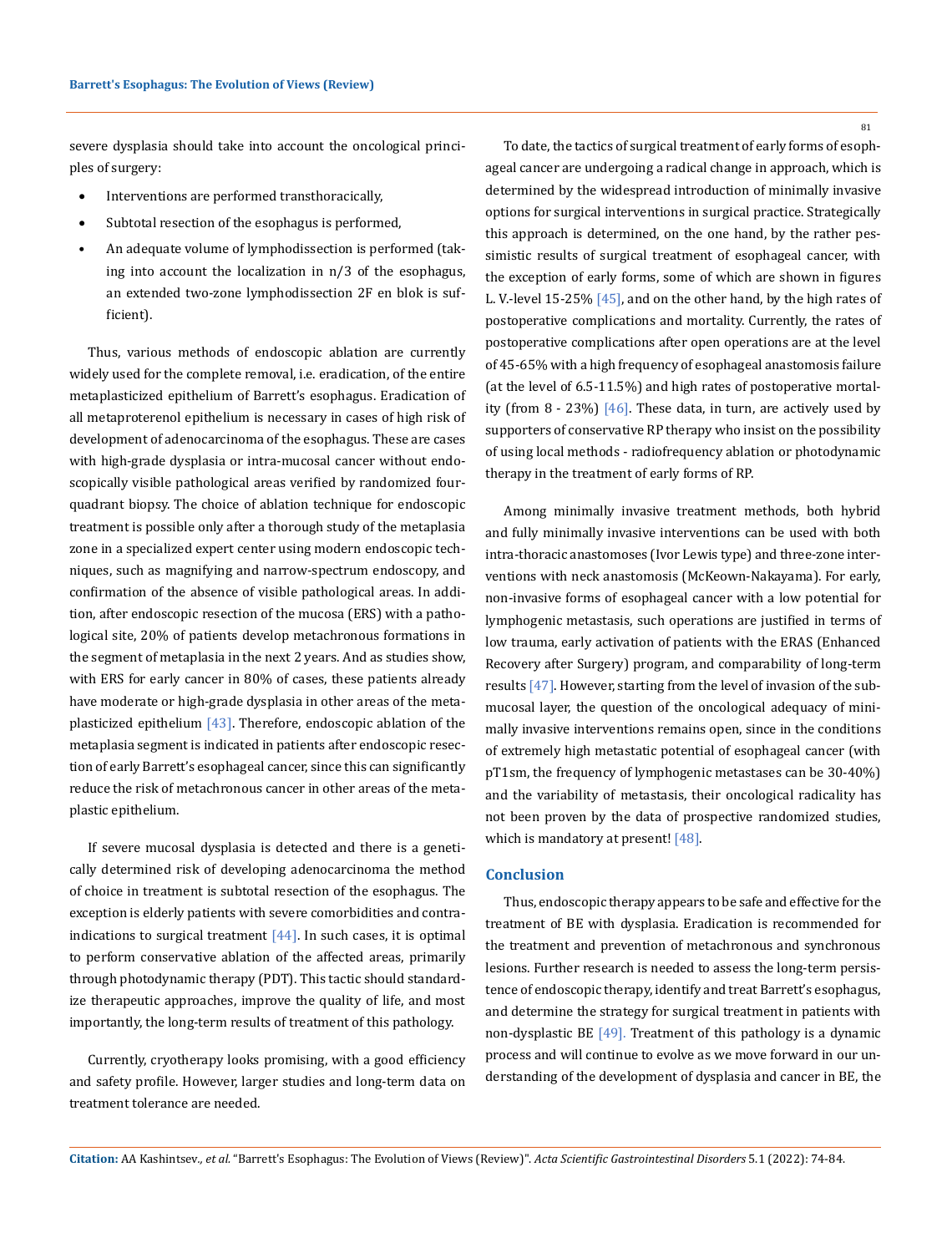genetics of this process, the identification of molecular markers or less expensive methods of screening and monitoring for esophageal cancer, dysplasia, and develop safer treatments that effectively eliminate the pathology and the need for long-term treatment [50]. Treatment of such patients requires an interdisciplinary approach in collaboration with experts-endoscopists, surgeons, oncologists and pathologists. In our opinion, a clear understanding of the biology of BE - risk of tumor progression, appropriate screening and follow-up is necessary. Selection of patients, availability of various modern endoscopic ablation methods, determination of their advantages, risk profile for patients - will help in the future successful endoscopic and/or surgical treatment of Barrett's esophagus.

## **Bibliography**

- 1. Fitzgerald RC., *et al.* ["British Society of Gastroenterology](https://pubmed.ncbi.nlm.nih.gov/24165758/)  [guidelines on the diagnosis and management of Barrett's oe](https://pubmed.ncbi.nlm.nih.gov/24165758/)sophagus". *Gut* [63 \(2014\): 7-42.](https://pubmed.ncbi.nlm.nih.gov/24165758/)
- 2. Birkmeyer JD., *et al.* ["Surgical volume and operational mortal](https://pubmed.ncbi.nlm.nih.gov/14645640/)ity in the United States". *[The New England Journal of Medicine](https://pubmed.ncbi.nlm.nih.gov/14645640/)*  [\(2003\): 349:2117-2127.](https://pubmed.ncbi.nlm.nih.gov/14645640/)
- 3. Konda VJ., *et al.* ["Is the risk of developing concomitant invasive](https://pubmed.ncbi.nlm.nih.gov/18096439/)  [esophageal cancer overestimated in highly dispersed Barrett's](https://pubmed.ncbi.nlm.nih.gov/18096439/)  esophageal dysplasia?". *[Clinical Gastroenterology and Hepatol](https://pubmed.ncbi.nlm.nih.gov/18096439/)ogy* [\(2008\): 6: 159-164.](https://pubmed.ncbi.nlm.nih.gov/18096439/)
- 4. Faith m., *et al.* ["Picture of the lymphogenic spread of of bar](https://pubmed.ncbi.nlm.nih.gov/12917758/)rett's cancer". *[World Journal of Surgery](https://pubmed.ncbi.nlm.nih.gov/12917758/)* 27 (2003): 1052-1057.
- 5. Barrett NR. "Chronic peptic ulcer of the oesophagus and 'oesophagitis'". *British Journal of Surgery* 38 (1950): 175-182.
- 6. [Allison PR and Johnstone AS. "The oesophagus lined with gas](https://pubmed.ncbi.nlm.nih.gov/13077502/)[tric mucous membrane".](https://pubmed.ncbi.nlm.nih.gov/13077502/) *Thorax* 8 (1953): 87-101.
- 7. [Barrett NR. "The lower esophagus lined by columnar epithe](https://pubmed.ncbi.nlm.nih.gov/13442856/)lium". *Surgery* [41 \(1957\): 881-894.](https://pubmed.ncbi.nlm.nih.gov/13442856/)
- 8. [Kandel P and Wallace MB. "The Role of Adjunct Imaging in](https://pubmed.ncbi.nlm.nih.gov/28577765)  [Endoscopic Detection of Dysplasia in Barrett's Esophagus".](https://pubmed.ncbi.nlm.nih.gov/28577765)  *[Gastrointestinal Endoscopy Clinics of North America](https://pubmed.ncbi.nlm.nih.gov/28577765)* 27 (2017): [423-446.](https://pubmed.ncbi.nlm.nih.gov/28577765)
- 9. Gora MJ., *et al.* ["Tethered capsule endomicroscopy for micro](https://pubmed.ncbi.nlm.nih.gov/30031805/)[scopic imaging of the esophagus, stomach,and duodenum](https://pubmed.ncbi.nlm.nih.gov/30031805/)  [without sedation in humans \(with video\)".](https://pubmed.ncbi.nlm.nih.gov/30031805/) *Gastrointestinal Endoscopy* 88 (2018): 830-840.
- 10. Paull A., *et al.* ["The histologic spectrum of Barrett's esopha](https://pubmed.ncbi.nlm.nih.gov/940579/)gus". *[The New England Journal of Medicine](https://pubmed.ncbi.nlm.nih.gov/940579/)* 295 (1976): 476- [480.](https://pubmed.ncbi.nlm.nih.gov/940579/)
- 11. Quiglet EMM. "The gastroesophageal junction revision: Perspectives in GERD". *World Gastroenterology News* 5.2 (2000): 25-28.
- 12. [Hayward J. "The lower end of the esophagus".](https://pubmed.ncbi.nlm.nih.gov/13712529/) *Thorax* 16 [\(1961\): 36-41.](https://pubmed.ncbi.nlm.nih.gov/13712529/)
- 13. Hamilton SR., *et al.* ["Prevalence and characteristics of Barrett](https://pubmed.ncbi.nlm.nih.gov/3402983/)  [esophagus in patients with adenocarcinoma of the esophagus](https://pubmed.ncbi.nlm.nih.gov/3402983/)  [or esophagogastric junction".](https://pubmed.ncbi.nlm.nih.gov/3402983/) *Human Pathology* 19 (1998): [942-948.](https://pubmed.ncbi.nlm.nih.gov/3402983/)
- 14. Clark GW., *et al.* ["Is Barrett's metaplasia the source of adeno](https://pubmed.ncbi.nlm.nih.gov/8204035/)carcinoma of the cardia?". *[The Archives of Surgery](https://pubmed.ncbi.nlm.nih.gov/8204035/)* 129 (1994): [609-614.](https://pubmed.ncbi.nlm.nih.gov/8204035/)
- 15. Hirota W., *et al.* ["Specialized intestinal metaplasia, dysplasia](https://pubmed.ncbi.nlm.nih.gov/9922307/)  [and cancer of the esophagus and esophago-gastric junction:](https://pubmed.ncbi.nlm.nih.gov/9922307/)  [prevalence and clinical data".](https://pubmed.ncbi.nlm.nih.gov/9922307/) *Gastroenterology* 116 (1999): [277-285.](https://pubmed.ncbi.nlm.nih.gov/9922307/)
- 16. Stein HJ., *et al.* "Esophageal cancer: Screening and surveillance". *Diseases of the Esophagus* 9.1 (1996): 3-19.
- 17. Reid BJ., *et al.* ["Flow cytometric and histologic progression to](https://pubmed.ncbi.nlm.nih.gov/1551528/)  [malignancy in Barrett's esophagus prospective endoscopic](https://pubmed.ncbi.nlm.nih.gov/1551528/)  [surveillance of a cohort".](https://pubmed.ncbi.nlm.nih.gov/1551528/) *Gastroenterology* 102 (1992): 1212- [1219.](https://pubmed.ncbi.nlm.nih.gov/1551528/)
- 18. Schnell TG., *et al.* ["Adenocarcinoma arising in tongues or short](https://pubmed.ncbi.nlm.nih.gov/1728519/)  [segments of Barrett's esophagus".](https://pubmed.ncbi.nlm.nih.gov/1728519/) *Digestive Diseases and Sciences* [37 \(1992\): 137-143.](https://pubmed.ncbi.nlm.nih.gov/1728519/)
- 19. [Konda VJA and Souza RF. "Biomarkers of Barrett's Esophagus:](https://pubmed.ncbi.nlm.nih.gov/29713984/)  [From the Laboratory to Clinical Practice".](https://pubmed.ncbi.nlm.nih.gov/29713984/) *Digestive Diseases and Sciences* [63 \(2018\): 2070-2080.](https://pubmed.ncbi.nlm.nih.gov/29713984/)
- 20. Vakil N., *et al.* ["The Montreal Definition and Classification of](https://pubmed.ncbi.nlm.nih.gov/16928254/)  [Gastroesophageal Reflux Disease: A Global Evidence-Based](https://pubmed.ncbi.nlm.nih.gov/16928254/)  Consensus". *[The American Journal of Gastroenterology](https://pubmed.ncbi.nlm.nih.gov/16928254/)* 101.8 [\(2006\): 1900-1920.](https://pubmed.ncbi.nlm.nih.gov/16928254/)
- 21. Ter-Ovanesov MD. "Factors of prognosis of surgical treatment of cancer of the proximal part of the stomach. Abstract of the dis". Doctor of Medical Sciences Mosco (2007): 52.
- 22. Spechler S., *et al.* ["American Gastroenterological Association](https://pubmed.ncbi.nlm.nih.gov/21376940/)  [Medical Position Statement on the Management of Barrett's](https://pubmed.ncbi.nlm.nih.gov/21376940/)  Esophagus". *Gastroenterology* [140 \(2011\): 1084-1091.](https://pubmed.ncbi.nlm.nih.gov/21376940/)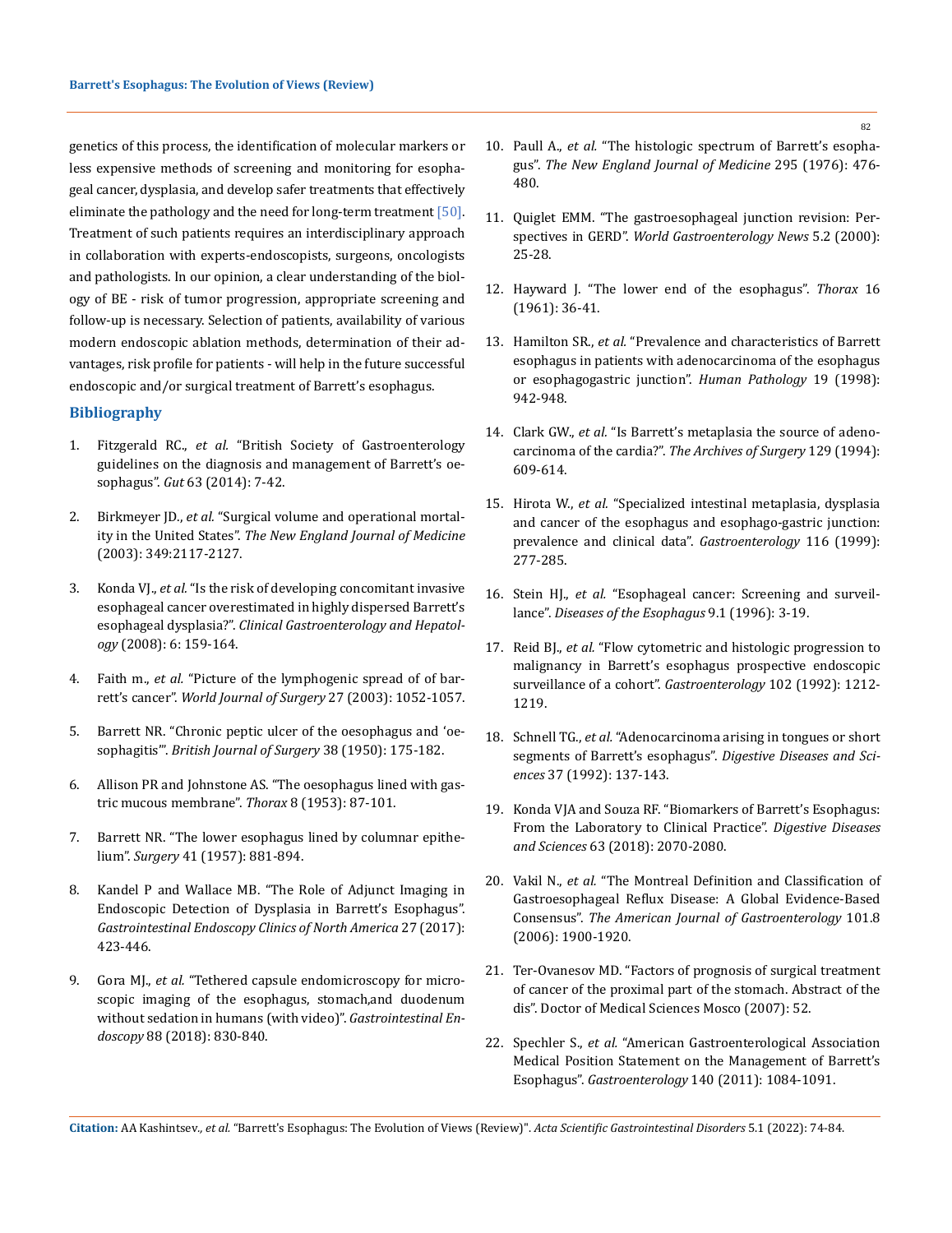- 23. [ASGE Technology Committee. Thosani N.,](https://pubmed.ncbi.nlm.nih.gov/26874597/) *et al.* "ASGE Tech[nology Committee systematic review and meta-analysis as](https://pubmed.ncbi.nlm.nih.gov/26874597/)[sessing the ASGE Preservation and Incorporation of Valuable](https://pubmed.ncbi.nlm.nih.gov/26874597/) [Endoscopic Innovations thresholds for adopting real-timeim](https://pubmed.ncbi.nlm.nih.gov/26874597/)[aging-assisted endoscopic targeted biopsy during endoscopic](https://pubmed.ncbi.nlm.nih.gov/26874597/) [surveillance of Barrett's esophagus".](https://pubmed.ncbi.nlm.nih.gov/26874597/) *Gastrointestinal Endoscopy* [83 \(2016\): 684-698.](https://pubmed.ncbi.nlm.nih.gov/26874597/)
- 24. Hvid-Jensen F., *et al.* ["Incidence of adenocarcinomaamong pa](https://www.nejm.org/doi/full/10.1056/nejmoa1103042)tients with Barrett's esophagus". *[The New England Journal of](https://www.nejm.org/doi/full/10.1056/nejmoa1103042) Medicine* [365 \(2011\): 1375-1383.](https://www.nejm.org/doi/full/10.1056/nejmoa1103042)
- 25. Bremner CG. "Barrett's esophagus". In DeMeester T.R., Matthews H.R. (eds): International Trends in General Thoracic Surgery. Benign Esophageal Diseases. St. Louis, CV Mosby. 3 (1987): 227-244.
- 26. Cameron AJ., *et al.* ["Adenocarcinoma of the esophago-gastric](https://pubmed.ncbi.nlm.nih.gov/7557137/) [junction and Barrett's esophagus".](https://pubmed.ncbi.nlm.nih.gov/7557137/) *Gastroenterology* 109 [\(1995\): 1541-1546.](https://pubmed.ncbi.nlm.nih.gov/7557137/)
- 27. Tytgat GNJ. "What are the endoscopic criteria for diagnosing columnar metaplasia?". In Guili R., Tytgat G.N.J. DeMeester T.R., Galmiche J.P. (eds): The Esophageal Mucosa. Amsterdam, Elsevier (1994): 795-798.
- 28. Phoa KN., *et al.* "Multimodality endoscopic eradication for neoplastic Barrett oesophagus: results of an European multicentrestudy (EURO-II)". *Gut* (2016): 65 (4): 555-562.
- 29. Weusten B., *et al.* ["Endoscopic management of Barrett's](https://doi.org/10.1055/s-0042-122140) [esophagus: European Society of Gastrointestinal Endoscopy](https://doi.org/10.1055/s-0042-122140) [\(ESGE\) Position Statement".](https://doi.org/10.1055/s-0042-122140) *Endoscopy* 49.2 (2017): 191-198.
- 30. Barret M., *et al.* ["Single-session endoscopic resection and focal](https://doi.org/10.1016/j.gie.2015.12.034) [radiofrequency ablation for short-segment Barrett's esopha](https://doi.org/10.1016/j.gie.2015.12.034)guswith early neoplasia". *[Gastrointestinal Endoscopy](https://doi.org/10.1016/j.gie.2015.12.034)* 84.1 [\(2016\): 29-36.](https://doi.org/10.1016/j.gie.2015.12.034)
- 31. [di Pietro M and Fitzgerald R. "Revised British Society of Gas](https://pubmed.ncbi.nlm.nih.gov/28389530/)[troenterology recommendation on the diagnosis and manage](https://pubmed.ncbi.nlm.nih.gov/28389530/)[ment of Barrett's oesophagus with low-grade dysplasia".](https://pubmed.ncbi.nlm.nih.gov/28389530/) *Gut* [67.2 \(2017\): 392-393.](https://pubmed.ncbi.nlm.nih.gov/28389530/)
- 32. Shaheen NJ., *et al.* ["ACG clinical guideline: diagnosis and man](https://journals.lww.com/ajg/fulltext/2016/01000/acg_clinical_guideline__diagnosis_and_management.17.aspx)agement of Barrett's esophagus". *[The American Journal of Gas](https://journals.lww.com/ajg/fulltext/2016/01000/acg_clinical_guideline__diagnosis_and_management.17.aspx)troenterology* [111.1 \(2016\): 30-50.](https://journals.lww.com/ajg/fulltext/2016/01000/acg_clinical_guideline__diagnosis_and_management.17.aspx)
- 33. Brown J., *et al.* ["Effectiveness of focal vs. balloon radiofrequen](https://pubmed.ncbi.nlm.nih.gov/27087952/)[cy ablation devices in the treatment of Barrett's esophagus".](https://pubmed.ncbi.nlm.nih.gov/27087952/) *[United European Gastroenterology Journal](https://pubmed.ncbi.nlm.nih.gov/27087952/)* 4.2 (2015): 236- [241.](https://pubmed.ncbi.nlm.nih.gov/27087952/)
- 34. Hvid-Jensen F., *et al.* ["Proton pump inhibitor use may not pre](https://pubmed.ncbi.nlm.nih.gov/24617286/)[vent high-grade dysplasia and oesophageal adenocarcinoma](https://pubmed.ncbi.nlm.nih.gov/24617286/)  [in Barrett's oesophagus: a nationwide study of 9883 patients".](https://pubmed.ncbi.nlm.nih.gov/24617286/)  *[Alimentary Pharmacology and Therapeutics](https://pubmed.ncbi.nlm.nih.gov/24617286/)* 39.9 (2014): 984- [991.](https://pubmed.ncbi.nlm.nih.gov/24617286/)
- 35. Singh S., *et al.* ["Acid-suppressive medications and risk of oe](https://pubmed.ncbi.nlm.nih.gov/24221456/)[sophageal adenocarcinoma in patients with Barrett's oesoph](https://pubmed.ncbi.nlm.nih.gov/24221456/)[agus: a systematic review and meta-analysis".](https://pubmed.ncbi.nlm.nih.gov/24221456/) *Gut* 63.8 (2014): [1229-1237.](https://pubmed.ncbi.nlm.nih.gov/24221456/)
- 36. Kuipers EJ., *et al.* ["Atrophic gastritis and Helicobacter py](https://pubmed.ncbi.nlm.nih.gov/8598839/)[lori infection in patients with reflux esophagitis treated with](https://pubmed.ncbi.nlm.nih.gov/8598839/)  omeprazole or fun-doplication". *[The New England Journal of](https://pubmed.ncbi.nlm.nih.gov/8598839/)  Medicine* [334 \(1996\): 1018-1022.](https://pubmed.ncbi.nlm.nih.gov/8598839/)
- 37. [Clermont M and Falk G. "Clinical Guidelines Update on the Di](https://pubmed.ncbi.nlm.nih.gov/29671159/)[agnosis and Management of Barrett's Esophagus".](https://pubmed.ncbi.nlm.nih.gov/29671159/) *Digestive [Diseases and Sciences](https://pubmed.ncbi.nlm.nih.gov/29671159/)* 63.8 (2018): 2122-2128.
- 38. Ortiz A., *et al.* ["Conservative treatment versus antireflux sur](https://pubmed.ncbi.nlm.nih.gov/8689188/)[gery in Barrett's esophagus: Long-term results of a prospec](https://pubmed.ncbi.nlm.nih.gov/8689188/)tive study". *[British Journal of Surgery](https://pubmed.ncbi.nlm.nih.gov/8689188/)* 83 (1996): 276-278.
- 39. Ye W., *et al.* ["Risk of adenocarcinoma of the esophagus and gas](https://pubmed.ncbi.nlm.nih.gov/11729107/)[tric cardia in patients with gastroesophageal reflux diseases](https://pubmed.ncbi.nlm.nih.gov/11729107/)  [and after antireflux surgery".](https://pubmed.ncbi.nlm.nih.gov/11729107/) *Gastroenterology* 121 (2001): [1286-1293.](https://pubmed.ncbi.nlm.nih.gov/11729107/)
- 40. McDonald ML., *et al.* ["Barrett's esophagus: Does an antireflux](https://pubmed.ncbi.nlm.nih.gov/8642813/)  [procedure reduce the need for endoscopic surveillance?".](https://pubmed.ncbi.nlm.nih.gov/8642813/) *The [Journal of Thoracic and Cardiovascular Surgery](https://pubmed.ncbi.nlm.nih.gov/8642813/)* 111 (1996): [1135-1140.](https://pubmed.ncbi.nlm.nih.gov/8642813/)
- 41. [Spechler SJ. "Barrett's Esophagus".](https://www.nejm.org/doi/full/10.1056/NEJMra1314704) *The New England Journal of Medicine* [346.11 \(2002\): 836-842.](https://www.nejm.org/doi/full/10.1056/NEJMra1314704)
- 42. [Morgoshiia TSh. "Comparative evaluation of surgical interven](https://pubmed.ncbi.nlm.nih.gov/16752633/)[tions in cancer of the distal stomach".](https://pubmed.ncbi.nlm.nih.gov/16752633/) *Bulletin of Surgery* 165.2 [\(2006\): 20-22.](https://pubmed.ncbi.nlm.nih.gov/16752633/)
- 43. Pouw RE., *et al.* ["Efficacy of radiofrequency ablation combined](https://pubmed.ncbi.nlm.nih.gov/19602454/)  [with endoscopic resection for barrett's esophagus with early](https://pubmed.ncbi.nlm.nih.gov/19602454/)  neoplasia". *[Clinical Gastroenterology and Hepatology](https://pubmed.ncbi.nlm.nih.gov/19602454/)* 8 (2010): [23-29.](https://pubmed.ncbi.nlm.nih.gov/19602454/)
- 44. [Enzinger PC and Mayer RJ. "Esophageal cancer".](https://pubmed.ncbi.nlm.nih.gov/26664286/) *The New Eng[land Journal of Medicine](https://pubmed.ncbi.nlm.nih.gov/26664286/)* 349 (2003): 2241-2252.
- 45. [Pennathur A and Luketich JD. "Resection for esophageal can](https://pubmed.ncbi.nlm.nih.gov/18222210)[cer: strategies for optimal management".](https://pubmed.ncbi.nlm.nih.gov/18222210) *The Annals of Thoracic Surgery* [85 \(2014\): S751-S756.](https://pubmed.ncbi.nlm.nih.gov/18222210)

**Citation:** AA Kashintsev*., et al.* "Barrett's Esophagus: The Evolution of Views (Review)". *Acta Scientific Gastrointestinal Disorders* 5.1 (2022): 74-84.

83